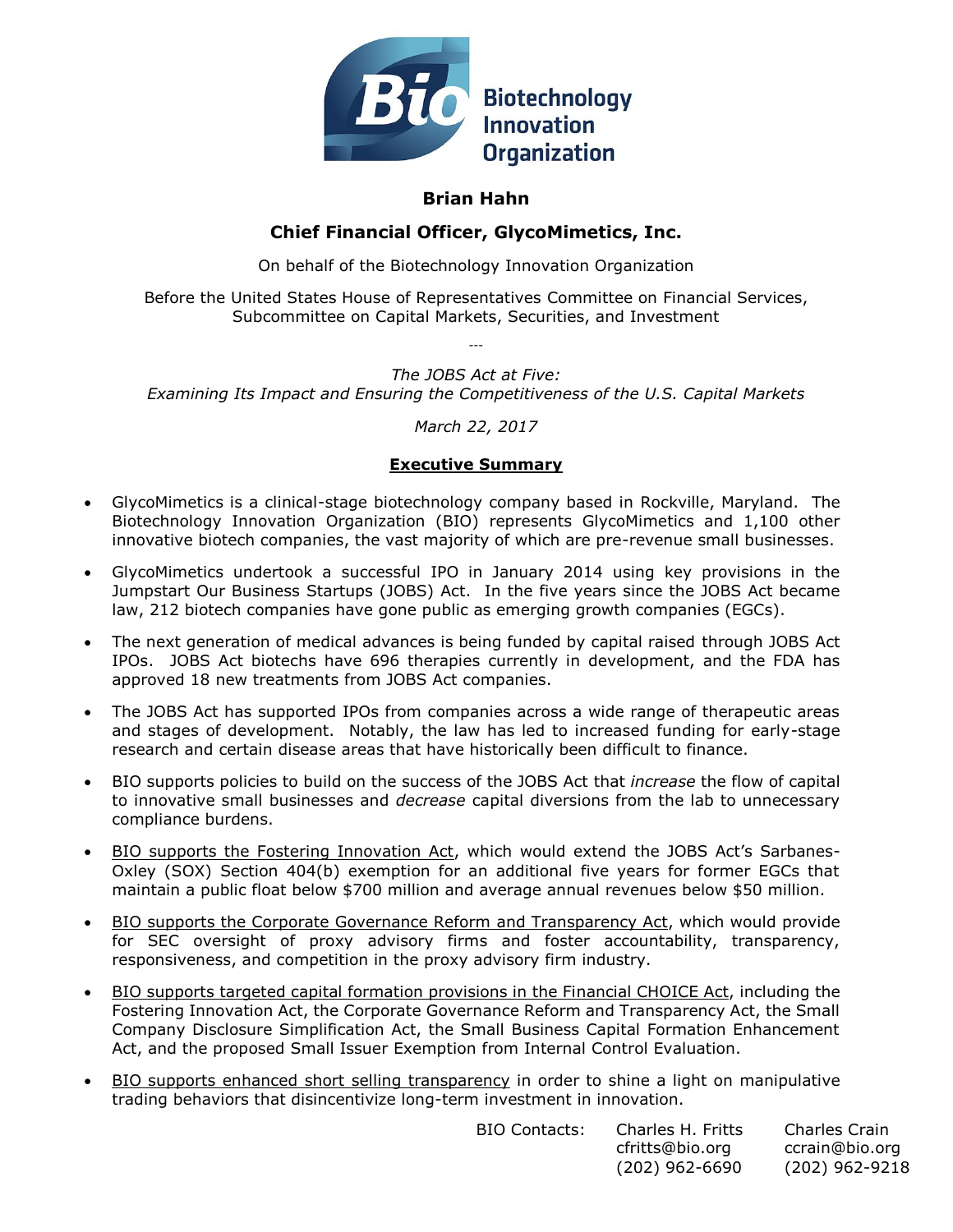

# **Testimony of Brian Hahn**

Good afternoon Chairman Huizenga, Ranking Member Maloney, and Members of the Subcommittee. My name is Brian Hahn, and I am the Chief Financial Officer of GlycoMimetics, Inc., a 45-employee public biotech company based in Rockville, Maryland. I am also the Co-Chair of the Finance and Tax Committee at the Biotechnology Innovation Organization (BIO), which represents GlycoMimetics and over 1,100 other growth-stage biotechs that are driving the search for the next generation of cures and breakthrough medicines.

I am thrilled to be here today to talk about the successes of the Jumpstart Our Business Startups (JOBS) Act, which over the last five years has spurred a surge of IPOs in the biotech industry, allowing emerging companies developing a wide range of potential therapies to raise the capital necessary to bring life-saving treatments to patients. The Financial Services Committee should be commended for its hard work on the JOBS Act five years ago – which is still paying dividends – and I would further like to applaud the ongoing bipartisan efforts to build on the successes of JOBS in order to support the next generation of emerging growth companies (EGCs).

## **The JOBS Act and the Biotech Industry**

Since the JOBS Act was signed into law five years ago, 212 emerging biotech companies have used provisions in the law to go public. (For comparison, there were just 55 biotech IPOs in the five years leading up to the JOBS Act.) The ability of growing businesses to access the public markets, as supported by the JOBS Act, is of paramount importance to biotechnology innovation because investment capital is the lifeblood of scientific advancement. It costs over \$1 billion to develop a single life-saving treatment, and most companies spend more than a decade in the lab before their first therapy is approved. During this long development process, virtually every dollar spent by an emerging biotech comes directly from investors. Expenses ranging from buy-in-bulk beakers to \$150 million clinical trials are all funded by investment capital because biotechs remain pre-revenue through their entire time in the lab and the clinic.



# *Biotech IPOs Per Year, April 2007—March 2017*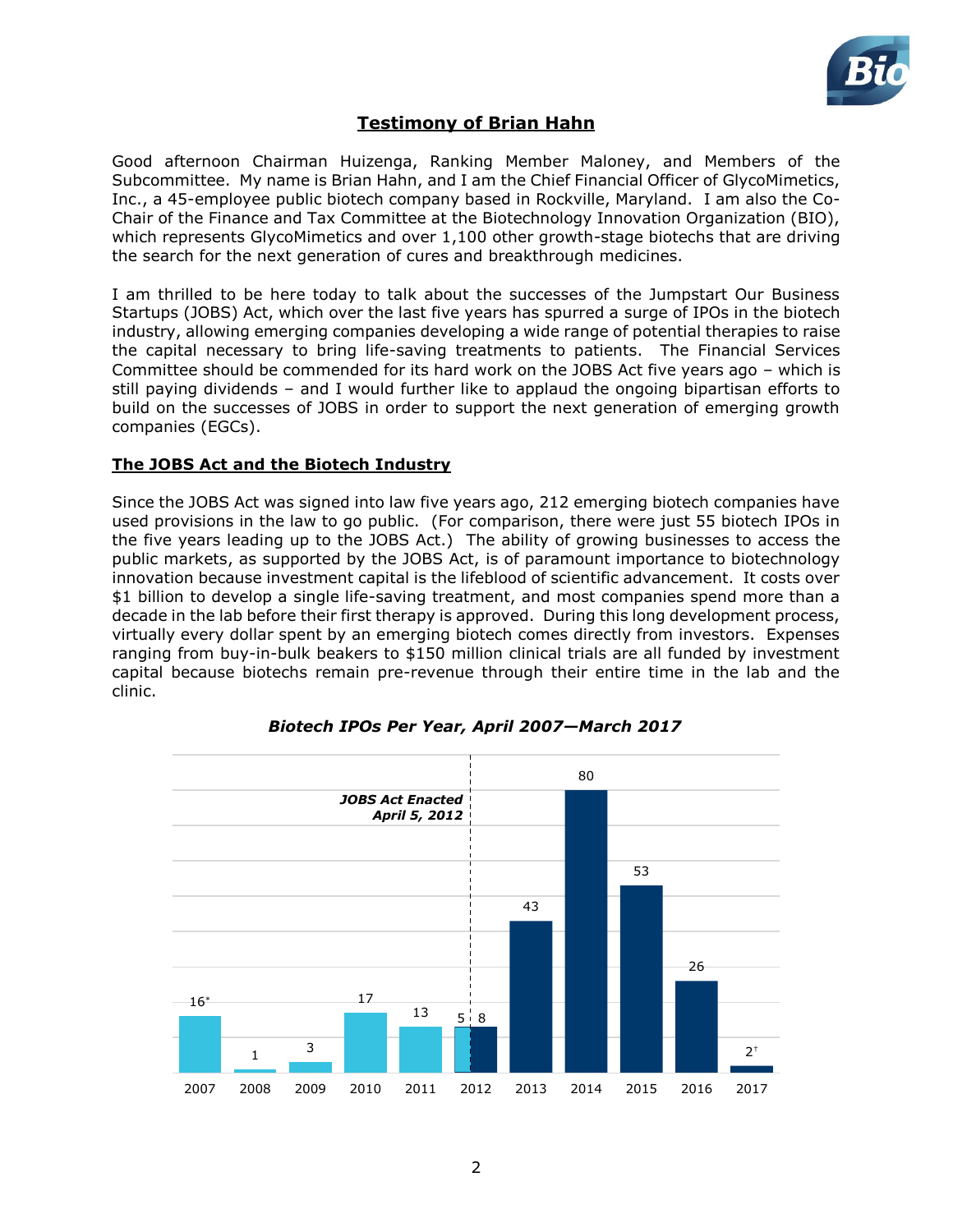

Early-stage innovators do not have the luxury of funding their product development through sales revenue. Instead, the groundbreaking research that leads to a company's first product is funded by a series of financing rounds from angel investors, venture capitalists, large pharmaceutical companies, and, eventually, public market investors. The capital burden of a pivotal clinical trial – which can require hundreds of patients in the clinic to meet the stringent safety and efficacy standards necessary to ensure patient care – often necessitates an IPO to fund this critical stage of the research process. The 212 IPOs undertaken using the JOBS Act are the clearest indication of its success.

The next generation of medical advances is being funded by capital raised through these JOBS Act IPOs. JOBS Act biotechs have 696 therapies currently in development, and the FDA has approved 18 new treatments from JOBS Act companies.



Importantly, the success of the JOBS Act has supported a surge of financing for early-stage research. In the last five years, there have been 48 IPOs by biotechs in the earliest stages of research (pre-clinical R&D and Phase I clinical trials), compared to just three preclinical and Phase I IPOs in the five years before the JOBS Act. Biotech investment is riskiest during the early stages of development – scientists discover thousands of compounds for every one that makes it through the FDA approval process – but early-stage innovation is critical to the health of the biotech industry and to patients waiting for breakthrough treatments and cures. The JOBS Act has allowed younger companies to access public financing, driving capital to early-stage research that holds the potential to lead to the next generation of innovative medicines.

The promise of JOBS Act biotechs is also spread across a wide range of therapeutic areas. The largest percentage of companies are working in the oncology space, advancing cuttingedge treatment approaches like immuno-oncology, targeted antibodies, and selective kinase inhibitors to treat deadly cancers that impact families across America. Other therapeutic areas that have seen a large number of IPOs over the last five years include central nervous system (CNS) and infectious disease companies, which are leading the charge on pressing health care challenges like Alzheimer's disease and antibiotic-resistant bacteria, respectively.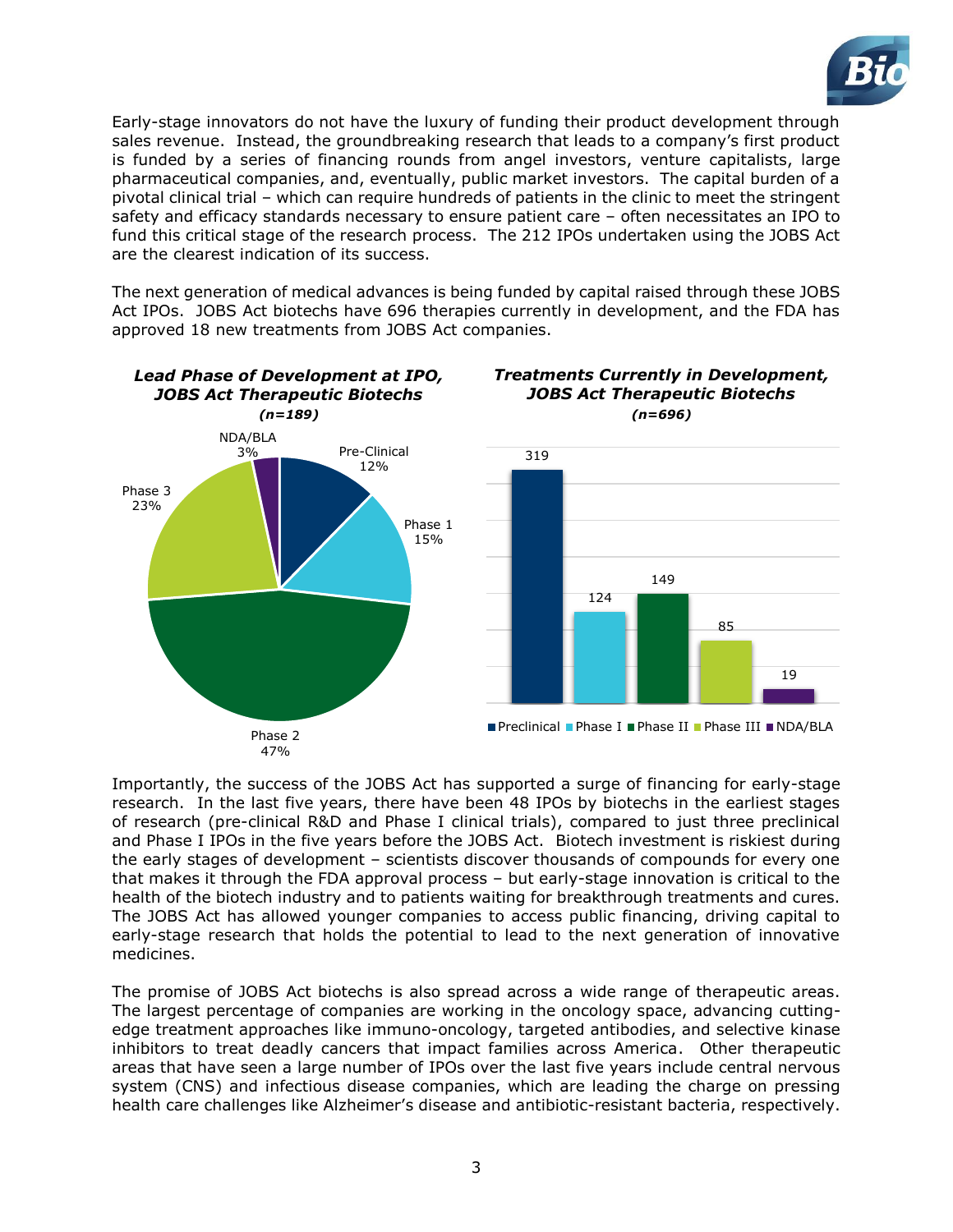

Notably, the JOBS Act has also allowed companies advancing therapies in often-overlooked disease areas to access capital. For example, there were just two IPOs from endocrine-focused companies from 2007 to 2011, but there have been 13 under the JOBS Act. The most common therapeutic focus for endocrine companies is diabetes, which is the  $7<sup>th</sup>$  leading cause of death in the U.S. The increased funding for diabetes research will hopefully lead to scientific advancements that save and improve millions of lives.



### **Why the JOBS Act works**

The many JOBS Act success stories in the biotech industry are attributable to the one-two punch at the core of the law: First, it allows small companies enhanced access to investors, increasing the capital potential of an offering. It then institutes a relaxed regulatory burden, decreasing the amount of capital diverted from research. This combination is critical for biotech innovators and has increased the viability of the public market for growing companies looking to fund their capital-intensive development programs.

GlycoMimetics was a key beneficiary of the new approach to a public offering created by the JOBS Act's IPO On-Ramp. During our 2014 IPO, which raised \$64.4 million to fund our clinical research into treatments for sickle cell disease, acute myeloid leukemia, and multiple myeloma, we took full advantage of the law's testing-the-waters, confidential filing, and regulatory relief provisions.

In the lead-up to our IPO, the ability to conduct testing-the-waters meetings and increase our dialogue with potential investors was a game-changer. More than half of our testing-thewaters meetings eventually resulted in the investor participating in the IPO, and across the board we saw substantially increased investor awareness of our company and interest in the offering. Biotech companies like GlycoMimetics have complicated technology, an opaque regulatory pathway, and a complex commercial story – and the additional time with investors gave us time to clarify questions about these aspects of our business in a more robust way that would not have been possible in a traditional half-hour roadshow meeting.

This entire process took place while we were on file confidentially with the SEC. The JOBS Act's confidential filing provision allowed us to conduct our investor meetings out of the glare of the media spotlight and without the heightened scrutiny that could have placed an undue expectations burden on the company or our potential investors. Filing confidentially also allowed us to effectively time our offering, enabling us to wait until the market was strong before we made our S-1 public and began our roadshow.

Both at the time of our IPO and continuing for our first five years as a public company, the JOBS Act's regulatory relief provisions have helped preserve capital for R&D and allowed us to focus on our research. The Act takes a significant step away from costly one-size-fits-all regulations by reducing the regulatory burden on EGCs, ensuring that the capital raised in an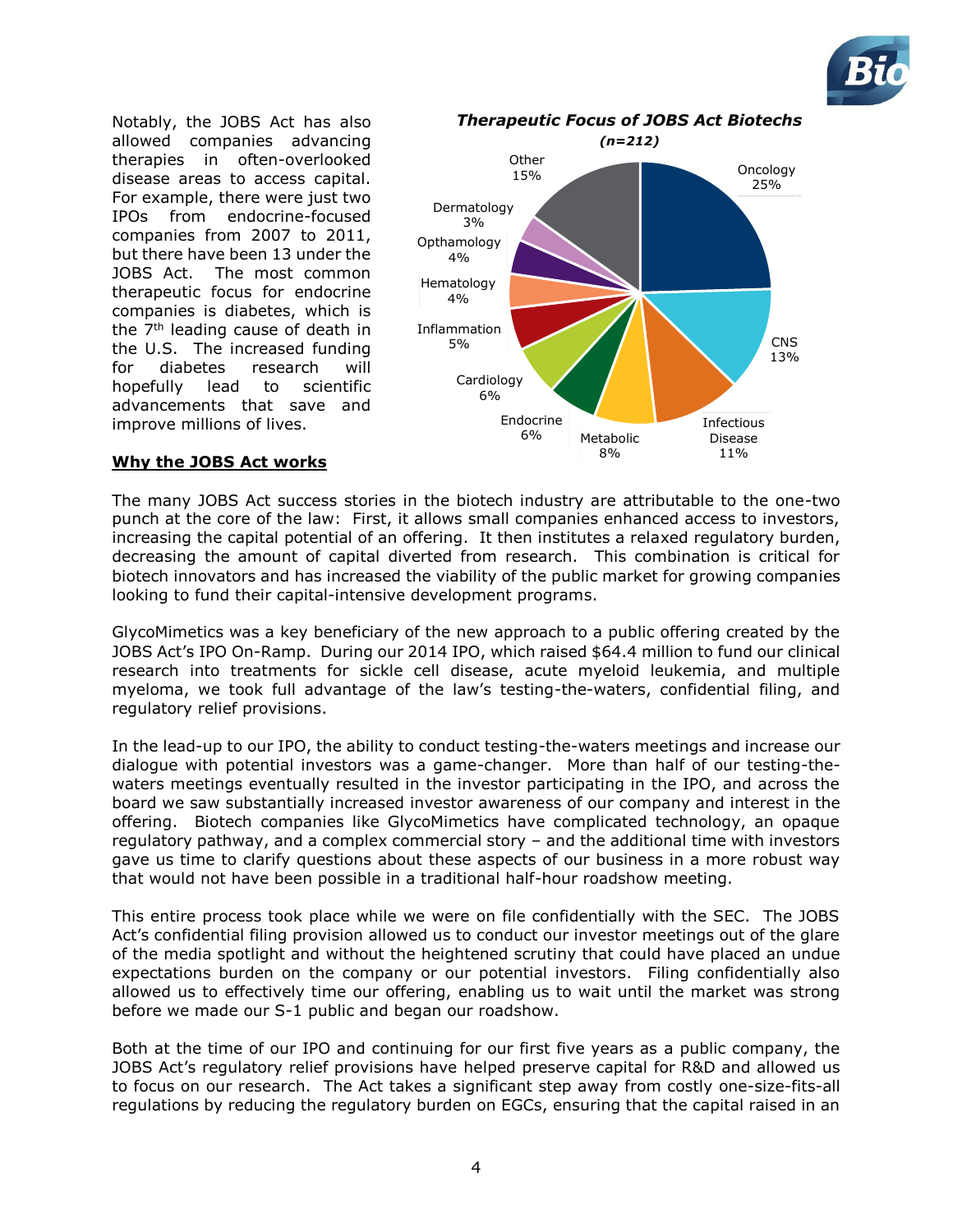

offering is not subsequently diverted from R&D and company growth. In particular, the fiveyear exemption from Sarbanes-Oxley (SOX) Section 404(b) continues to save us hundreds of thousands of dollars per year.

Because pre-revenue small businesses like GlycoMimetics utilize only investment dollars to fund our work, we place a high value on policies like the JOBS Act that incentivize investment in innovation and prioritize resource efficiency. Any policy that increases the flow of innovation capital to emerging companies could lead to funding for a new life-saving medicine – while any policy that diverts capital to unnecessary and costly regulatory burdens could lead to the same treatment being left on the laboratory shelf. The JOBS Act has been an unqualified success, enhancing capital formation and allowing companies to focus on science rather than compliance.

#### **Building on the success of the JOBS Act**

Given the strong impact that the JOBS Act has had on biotech capital formation, I am encouraged that the Financial Services Committee has made progress over the past several years to continue to support the growth of small public companies. The 212 newly public biotech EGCs benefitted greatly from the IPO On-Ramp, but they now face the day-to-day challenges of being a public company. BIO appreciates the ongoing work to build on the success of the JOBS Act, and we look forward to working with the Subcommittee to ensure that emerging biotechs can continue to access innovation capital on the public market. BIO supports many of the capital formation provisions found in Chairman Hensarling's Financial CHOICE Act, along with other targeted reforms that will support funding for life-saving cures and treatments.

### *The Fostering Innovation Act*

The most direct policy impact of the JOBS Act has been the five-year exemption from Section 404(b) of SOX. Section 404(b) requires an external auditor's attestation of a company's internal financial controls that provides little-to-no insight into the health of an emerging biotech company – but is very costly for a pre-revenue innovator to comply with, making the JOBS Act exemption extremely valuable.

Biotech investors demand information about the growth-stage companies in which they invest – and spend countless hours learning as much as they can about the company's science, the diseases it is treating, the patient population, the FDA approval pathway, and a hundred other variables that will determine the company's ultimate success or failure. The testing-thewaters process created by the JOBS Act has been so successful for the biotech industry because it allows companies a platform to disseminate *more* and *more detailed* information to potential investors. But the information that these investors want and need does not align with what is required by SOX – and yet virtually all biotechs are subject to this one-size-fitsall mandate that can cost them over \$1 million per year once their EGC exemption expires.

Over the last three years since our IPO, GlycoMimetics has benefitted from being able to spend dollars on R&D and job creation that otherwise would have been earmarked for SOX compliance, and we still have two years of IPO On-Ramp eligibility remaining. However, it remains the case that the biotech development timeline is a decades-long affair. It is extremely likely that GlycoMimetics will still be in the lab and the clinic when our EGC clock expires – which is to say that we will still not be generating product revenue. Our audit fees increased by roughly \$400,000 after our IPO due to the existing regulatory environment for public companies, and we expect our SOX 404(b) compliance obligations alone to further increase costs by more than \$350,000 annually starting in year 6 post-IPO. Those valuable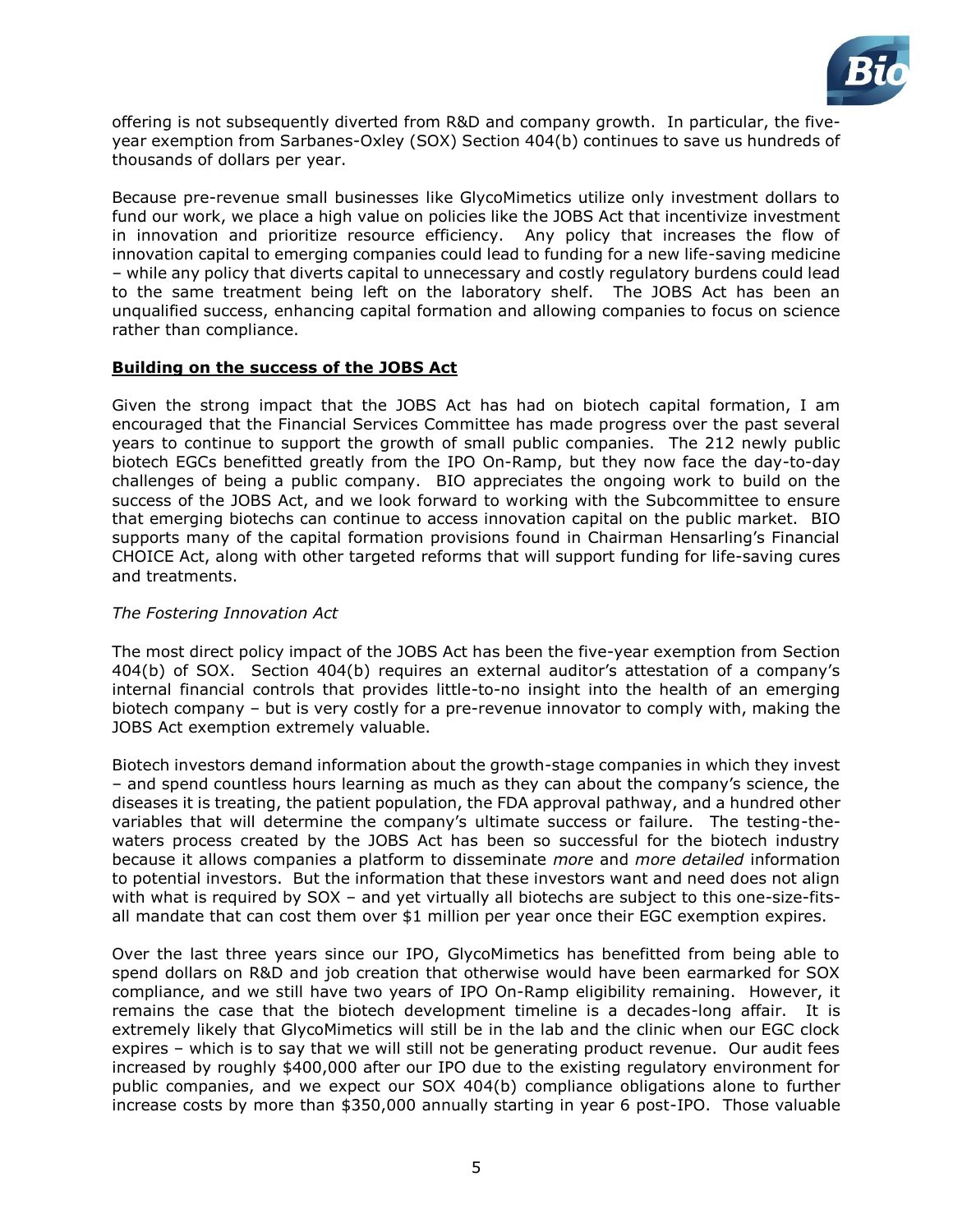

funds could cover clinical costs for a more than a dozen patients, but our innovation capital will instead be spent on unnecessary reporting burdens.

Most biotechs that went public under the JOBS Act will find themselves in the same predicament at the dawn of year 6 on the market – still reliant on investor capital to fund their research, but facing a full-blown compliance burden identical to that faced by commercial leaders and multinational corporations.

In the 114<sup>th</sup> Congress, Rep. Kyrsten Sinema introduced the Fostering Innovation Act, which would extend the JOBS Act's SOX 404(b) exemption for certain small companies beyond the existing five-year expiration date. This important bill recognizes that a company that maintains the characteristics of an EGC but has been on the market beyond the five-year EGC window is still very much an emerging company.

The Fostering Innovation Act would apply to former EGCs that have been public for longer than five years but maintain a public float below \$700 million and average annual revenues below \$50 million. These small businesses would benefit from an extended SOX 404(b) exemption for years 6 through 10 after their IPO. The additional five years of cost-savings would have the same impact as the first five years – emerging companies would be able to spend investor capital on growing their business. In the biotech industry, that means small business innovators can remain laser-focused on the search for breakthrough medicines.

If a company eclipses \$50 million in average annual revenues, its full SOX 404(b) compliance obligations would kick in. The Fostering Innovation Act does not grant a carte blanche exemption – it is targeted specifically at pre-revenue companies, because revenue is the key indicator of company size, and of the ability to pay for expensive compliance obligations like Sarbanes-Oxley. Maintaining the JOBS Act's public float test of \$700 million while drastically lowering the revenue test from \$1 billion to \$50 million limits the Fostering Innovation Act to a specific universe of truly small companies – instituting a company classification regime for years 6 through 10 post-IPO that accurately reflects the nature of small businesses while also supporting their growth.

Under current law, small, pre-revenue companies are often required to file the same reports as revenue-generating, profitable multinational corporations. Under the Fostering Innovation Act, these emerging companies will save millions of dollars that can be utilized to fund groundbreaking R&D and life-saving medical research. BIO commends Rep. Sinema for her continued leadership in support of this vital legislation, which last year was approved on a bipartisan basis by the House Financial Services Committee and then passed by the House via voice vote. The bill is also included in the Financial CHOICE Act. I am hopeful that the Subcommittee will support the Fostering Innovation Act in the  $115<sup>th</sup>$  Congress in order to enhance capital formation and company growth at America's pre-revenue businesses.

#### *The Corporate Governance Reform and Transparency Act*

Proxy advisory firms often have outsized influence on the decision-making processes of emerging companies and their shareholders. The firms' influence has grown in recent years, with their rise to prominence largely coinciding with the rise in institutional ownership of American stocks. Institutional investors currently own more than 70% of shares in public companies, and 91% of these investors regularly vote their shares. Institutional investors' reliance on proxy firms, combined with an overall rise in shareholder activism, has dramatically increased the firms' ability to influence proxy votes and company decisions. Recent studies have shown that a firm's recommendation can swing the shareholder vote by as much as 25%.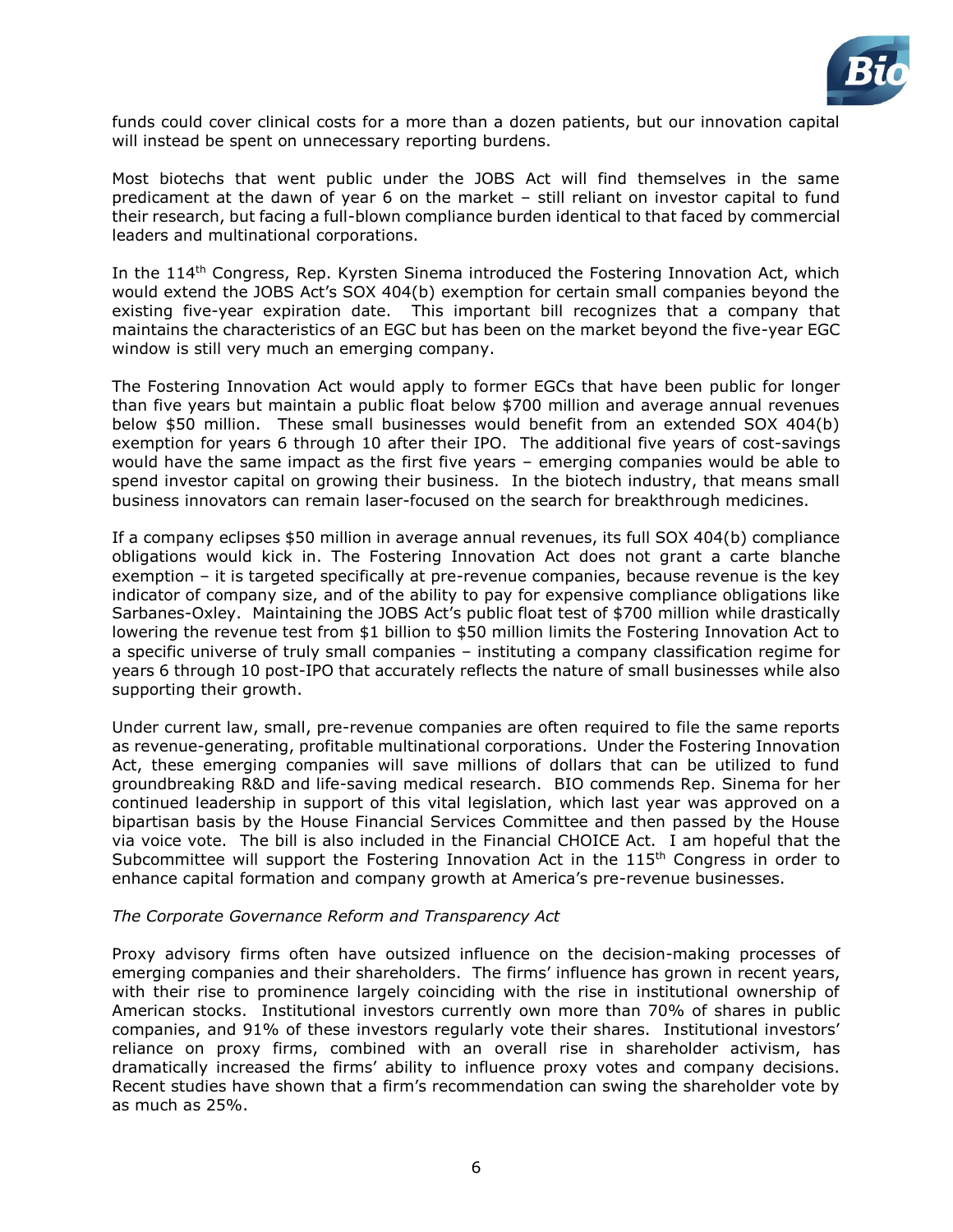

Despite their significant influence on emerging companies, proxy advisory firms (the universe of which is functionally limited to just two firms) generally refuse to engage in a productive or transparent dialogue with smaller issuers, instead relying on one-size-fits-all recommendations that do not take into account a company's or its shareholders' unique circumstances. Furthermore, the conflicts of interest inherent in the business model of those firms which engage in business consulting in addition to providing proxy recommendations raise serious concerns.

For growing biotech companies, these issues are particularly acute. Biotech small businesses operate in a unique industry that values a strong relationship with investors, yet they often are held to standards that are not applicable to their company and forced to engage in proxy fights over issues that do not add value for shareholders. When a proxy firm issues a recommendation that is not applicable to an emerging biotech and remains unwilling to consider alternative approaches or methodologies, it can harm a company's relationship with its shareholders and distract management from the core business of the company. Even in instances where a proxy firm has not yet made a recommendation, their influence is felt in boardrooms across the industry as companies strive to structure their corporate policies to satisfy the firms – rather than making decisions in the best interest of the company's growth.

BIO believes that proxy advisory firms should be more transparent and open to input in their standard-setting process, particularly with regard to issues unique to small businesses. We also believe that the firms with conflicted business models should be required to avoid potential conflicts of interest.

In the 114<sup>th</sup> Congress, Rep. Sean Duffy introduced the Corporate Governance Reform and Transparency Act, which would provide for SEC oversight of proxy advisory firms; the bill was also incorporated into the Financial CHOICE Act. The Corporate Governance Reform and Transparency Act is designed to foster accountability, transparency, responsiveness, and competition in the proxy advisory firm industry. By ensuring that firms have adequate resources to provide accurate recommendations on emerging companies as well as processes in place engage in a dialogue with smaller issuers, the legislation would make it more likely that a firm's recommendation is relevant to a company's business model. Further, the bill's regulation of conflicts of interest would ensure that the proxy firms are actually acting in the best interests of shareholders.

BIO strongly supports the Corporate Governance Reform and Transparency Act, which last year passed the House Financial Services Committee on a bipartisan basis. We applaud Rep. Duffy for his continued interest in this important bill, and we are hopeful that the Subcommittee will support it in the 115<sup>th</sup> Congress.

#### *The Financial CHOICE Act*

BIO appreciated the inclusion of both the Fostering Innovation Act and the Corporate Governance Reform and Transparency Act in the Financial CHOICE Act in the 114<sup>th</sup> Congress, and we are hopeful that they will both remain an important part of the CHOICE Act when Chairman Hensarling re-introduces the legislation this year. These bipartisan bills would support small company growth and capital formation across the biotech industry. BIO also supports other key provisions included in the Financial CHOICE Act in the  $114<sup>th</sup>$  Congress that incorporate the work done by the Financial Services Committee to ensure that America's capital markets allow for the capital formation necessary to fund the decades-long, billiondollar development timeline faced by emerging biotech companies, including: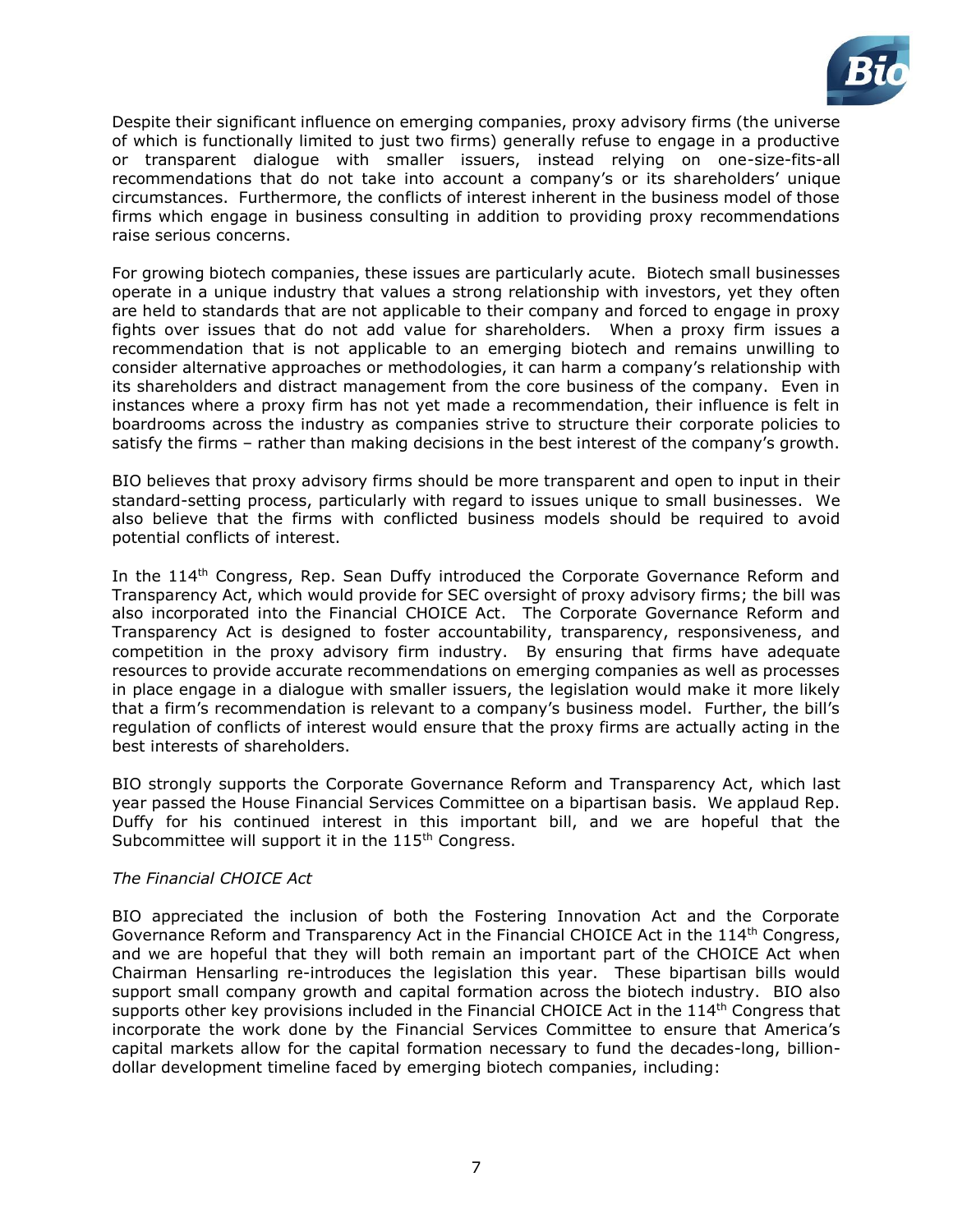

- **Small Issuer Exemption from Internal Control Evaluation.** Many emerging biotechs have high public floats despite being small businesses without any product revenue. The Financial CHOICE Act would reflect that reality by expanding the existing small issuer exemption from SOX Section 404(b) to companies with a public float below \$250 million. We understand that the bill introduced for the  $115<sup>th</sup>$  Congress may be updated to include an expanded exemption for companies up to \$500 million in public float. BIO supports expanding the exemption beyond the current \$75 million public float cap in order to allow these growing companies to focus their precious innovation capital on science rather than compliance.
- **Small Company Disclosure Simplification.** BIO believes that growing companies should not have to bear the costs of the eXtensible Business Reporting Language (XBRL) reporting requirement until it has been demonstrated to be cost effective and useful to investors. The Financial CHOICE Act would exempt EGCs and certain low-revenue issuers from XBRL while requiring the SEC to study and improve the compliance mechanism.
- **Small Business Capital Formation Enhancement.** The annual SEC Government-Business Forum on Small Business Capital Formation has historically been adept at suggesting policies that have a real impact on growing companies, including many of the provisions that made up the JOBS Act. An enhanced role for the Forum, as directed by the Financial CHOICE Act, would provide an important opportunity for small businesses to recommend policy changes to the SEC that would reduce regulatory burdens and enhance capital formation.

#### *Short Selling Transparency*

The unique business model of groundbreaking innovation leaves emerging biotechs particularly vulnerable to stock manipulation via abusive short selling strategies. Biotech companies depend on the public market for the capital necessary to fund late-stage clinical trials. However, the high-stakes nature of their research, their often-thinly-traded stocks, the limited publicly available information about ongoing trials, and their dependence on a small portfolio of products or product candidates can be exploited by short sellers who prioritize short-term profits over the long-term health of patients. Abusive short trading strategies harm growing companies and disincentivize long-term investment in innovation.

BIO acknowledges that appropriate shorting can support the stable, liquid markets that fuel the growth of emerging biotech innovators. However, we strongly believe that the current lack of transparency related to short positions is enabling trading behaviors that unfairly harm growing companies, long-term investors, and, most importantly, patients. BIO members face a consistent and significant risk of manipulation by short sellers, who are protected by the lack of disclosure required of short positions.

Specifically, growing innovators face campaigns mounted by manipulative short investors who spread online rumors about small biotech companies, or publish false or misleading data about clinical trials or marketed therapies, in order to drive down their stock price. The end goal of this manipulation is to generate a quick profit for short sellers at the expense of the long investors who support life-saving innovation. Recently, a new strategy has emerged wherein hedge fund managers take a short position in a biotech company's stock and then immediately file a series of spurious patent challenges through the Patent Office's *inter partes* review (IPR)